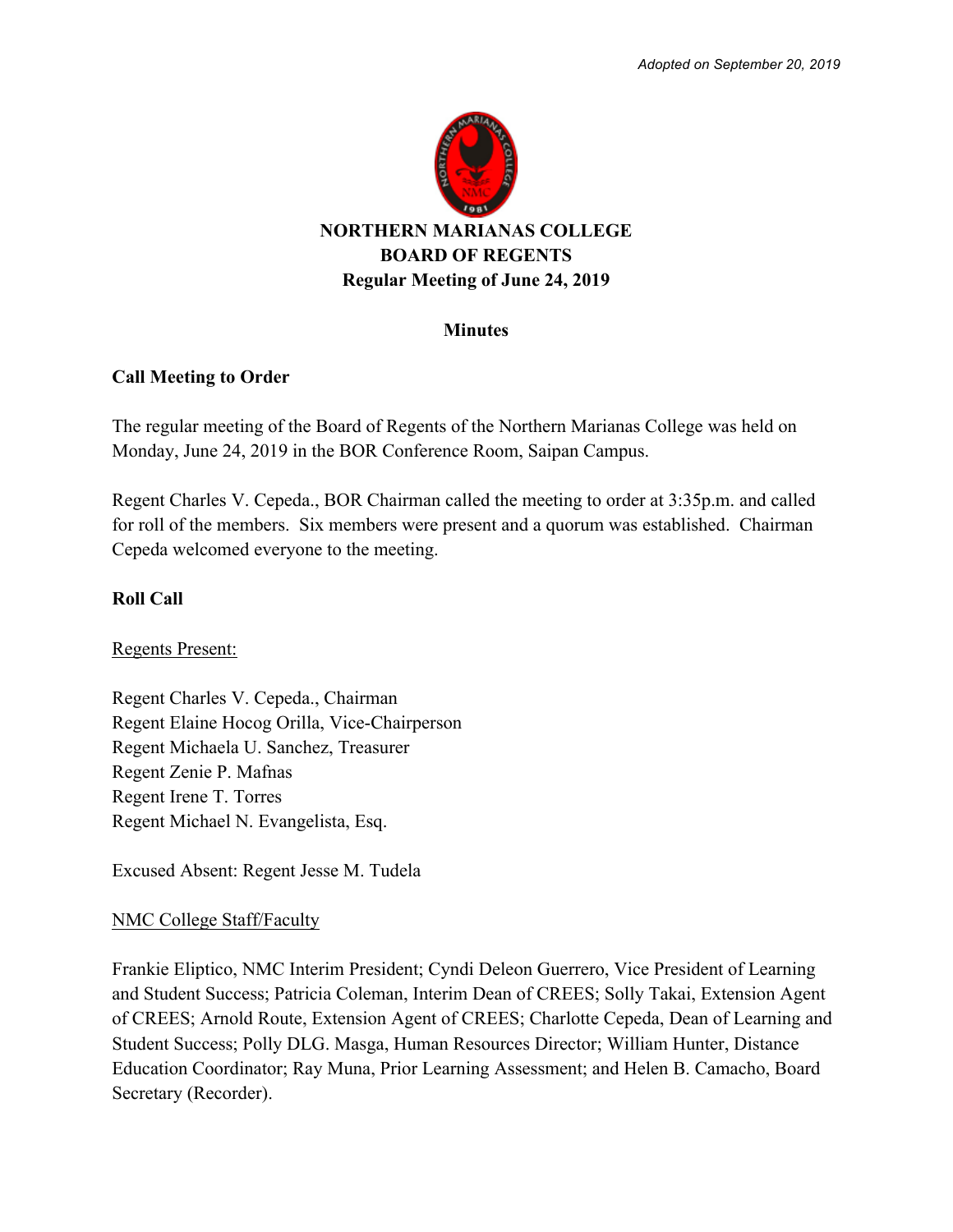### Others Present

Lyn Lirio, Marianas Variety News Reporter Steve Nutting, Law Office Gary Liddle, Micronesia Innovations & Development

Chairman Cepeda continued with the review and adoption of the agenda for the June 24, 2019 regular meeting as follows:

### **Review and Adoption of Agenda**

The board reviewed and approved the agenda without changes. **Regent Orilla motioned to adopt the agenda, seconded by Regent Sanchez. All members** 

### **voted yes, the motion passed.**

### **Review and Adoption of Minutes**

The board reviewed and adopted the following meeting minutes:

- 1) February 28, 2019 regular meeting
- 2) March 15, 2019 special meeting
- 3) April 23, 2019 special meeting

# **Regent Torres motioned to adopt the meeting minutes, seconded by Regent Sanchez. All members voted yes, the motion passed.**

#### **Public Comment Period**

Individuals may orally testify on items on the agenda during the Public Comment Period. Written testimony is also accepted. Oral testimonies are limited to five (5) minutes.

None.

# **NMC Executive Reports**

Finance Committee

No report.

#### Audit Committee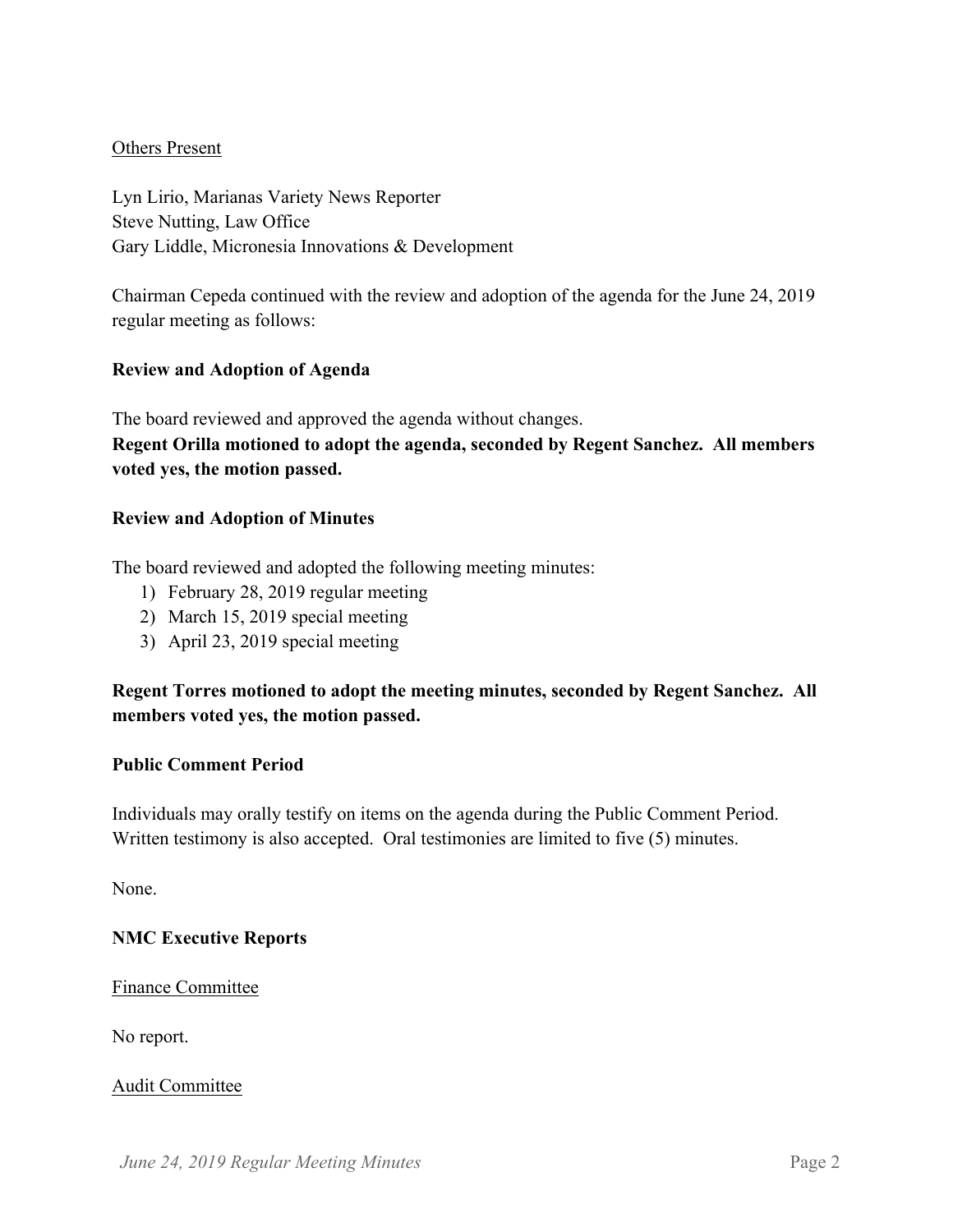# **FY 2018 Annual Audit**

The Audit Committee reviewed and shared the FY 2018 Audit with the board. The committee chair outlined the key details of the Audit that the board would like to see addressed and for the staff to communicate these concerns with the Auditors.

CFO Reese shared with the committee the findings of the audit draft and explained his view of the severity of the findings. The preliminary determination of the draft indicated NMC would earn a "qualified" audit opinion. BCM Audit Manager Jocelyn Doreza indicated this was still subject to change if the college would be able to provide additional audit evidence about the bookstore's finances in FY18. CFO Reese informed the Regents the Typhoon Yutu had destroyed all paper documentation but his team would work to provide sufficient evidence for the audit team. Regent Mafnas indicated she thought the report was overall positive if we were able to resolve the bookstore issue and earn an "unqualified" opinion.

**Regent Mafnas motioned to conditionally approve the FY 2018 Audit pending the submission of the corrective action plan and applicable attachments; and to ensure that the bookstore issue is corrected in time to meet the June 30 Federal ClearingHouse deadline, seconded by Regent Torres. All members voted yes, the motion passed.** 

# **Human Resources Committee**

NMC Faculty Minimum Qualification Requirement Policy - Proposed Amendment

The HR Committee considered and tabled this request but also asked the administration to provide the committee with an updated version that includes some of the recommendations mentioned during the committee meeting. The purpose of the proposed amendments to the alternative procedures in the recruitment of faculty specifically for hard to fill positions from Policy 5005 as it relates to minimum qualification requirements.

Regent Sanchez motioned to see an updated version, seconded by Regent Torres that includes:

- Establishment of the equivalency process and procedures and how this will be applied to the years of experience of applicants;
- Defined criteria and process for "hard to fill";
- Identification of categories to which the "hard to fill" will be applied; and
- Criteria by which state licensure will be considered, as appropriate.

The recommendation is to revert it back to the college administration to incorporate the recommendations made by the committee.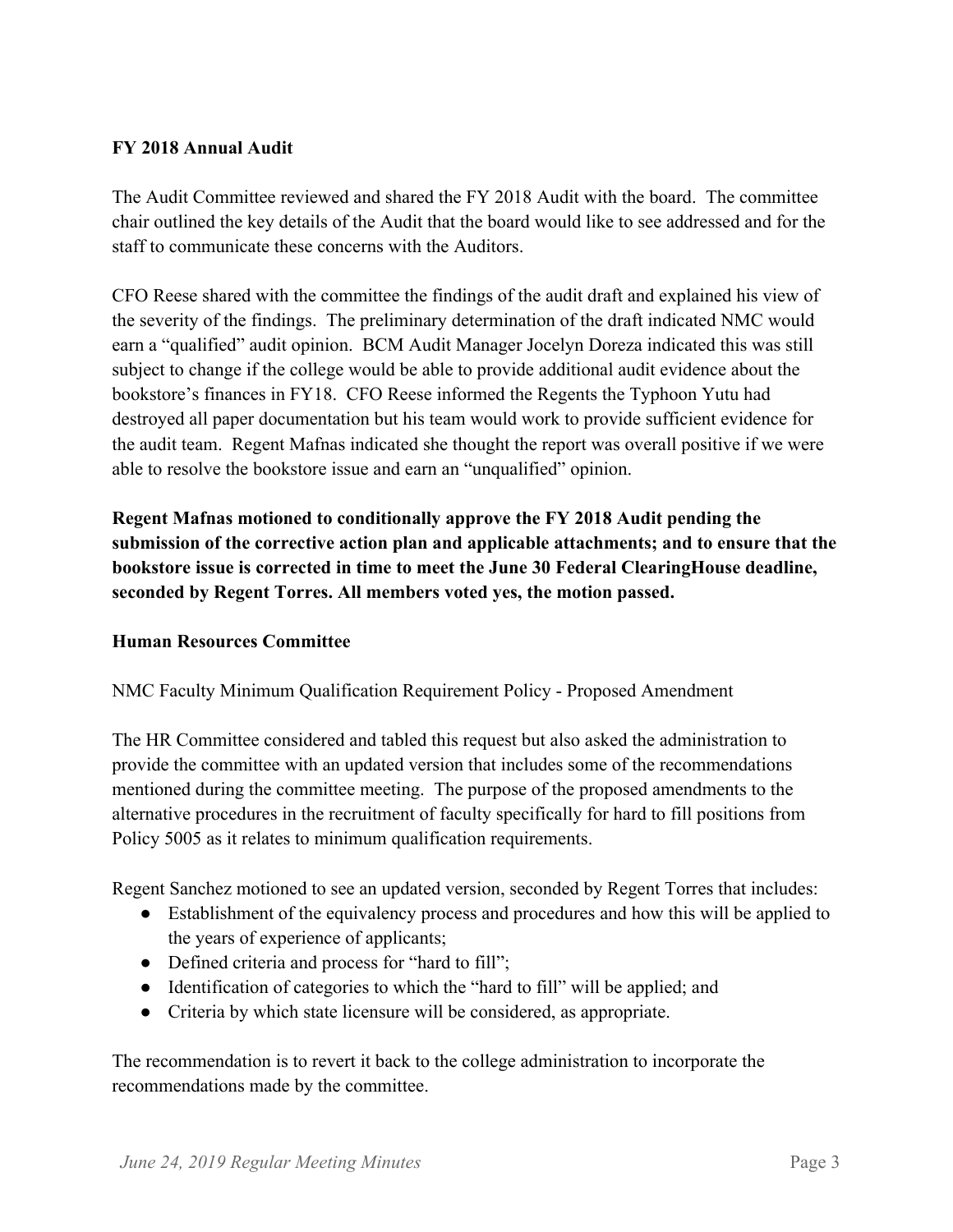# **Regent Nominating Committee**

None.

# **Program Committee**

None.

# **OLD BUSINESS**

# **Presidential Search Committee**

Chairman Cepeda indicated that it will be taken up in executive session.

### **NEW BUSINESS**

# **CREES Agricultural Experiment Station**

Patricia Coleman, Interim Dean of CREES provided a brief synopsis of the request for the proposed relocation of the Northern Marianas College Cooperative Research, Extension and Education Service (NMC-CREES) Center for Agriculture Development (Ag Experiment Station) from As Perdido to Kagman.

Ms. Coleman shared some background information that the CREES Agriculture Experiment Station was previously located in Kagman in the area which the Department of Lands & Natural Resources (DLNR) currently occupies. NMC did not have an Agriculture Experiment Station for many years since 2005. Since 2008 CREES has invested millions of dollars to develop the land and facilities. Currently, CREES has an approved agriculture research project/grant that requires the As Perdido Experiment Station. Furthermore, the development and improvement of the services to its CREES clientele has increased since it relocated to As Perdido. The concern they have is in the amount of funds that had already been spent in building and developing the As Perdido location and the potential impact of relocating back to Kagman. It will also impact services to clients.

Counsel Mocanu said that the MOA seems more like a land conveyance and has stronger standing than just an MOA.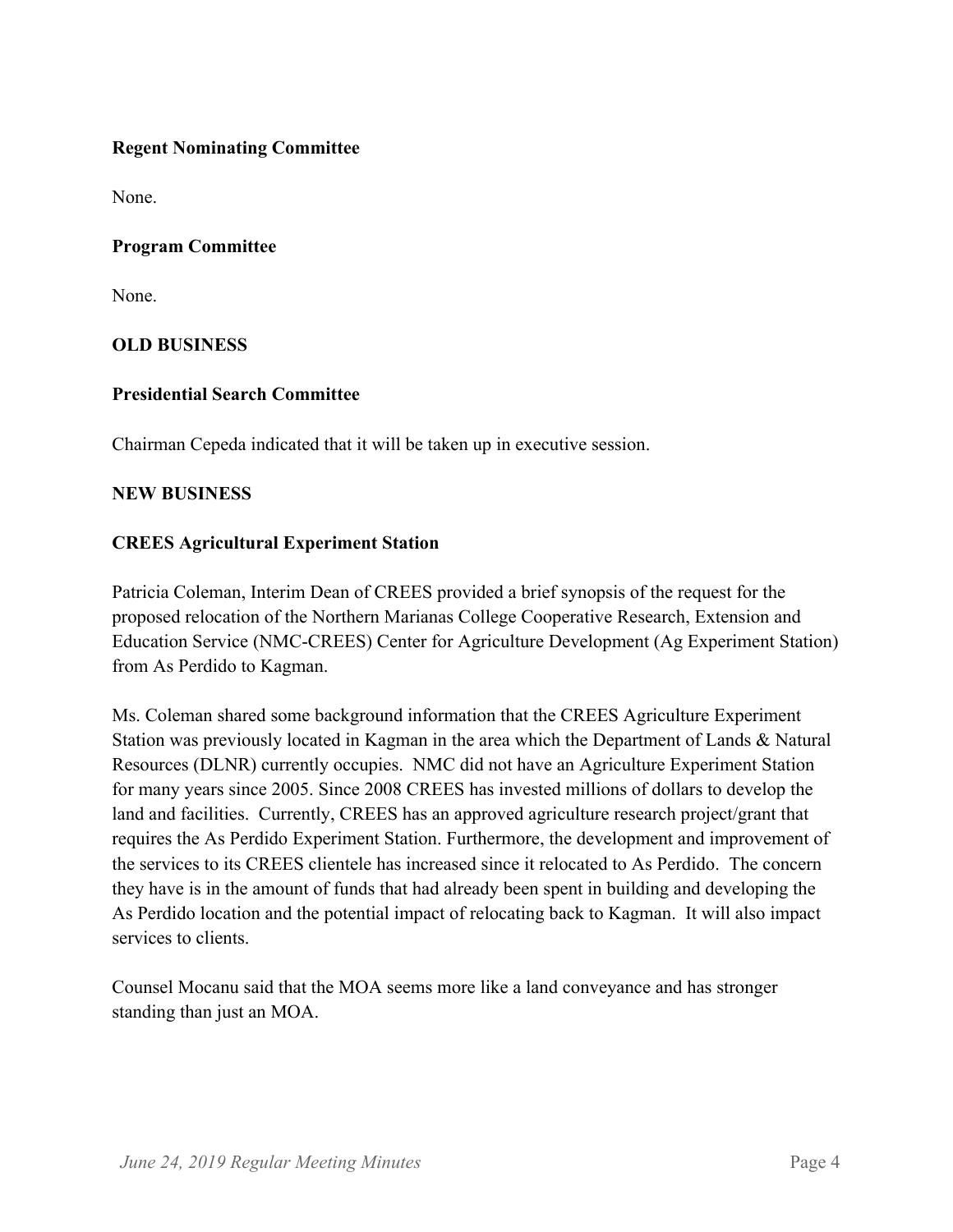Chairman Cepeda asked IP Frankie to have administrative legal counsel review the MOA and to provide a legal opinion. He also asked for IP to draft a letter to the Government asking that the land be retained by CREES.

IP Frankie stated that we can also have other stakeholders (e.g. farmers, PSS) endorse the letter to the government.

Chairman Cepeda stated that a meeting should be set up between NMC and PSS to discuss this matter as well as the re-location of the two middle schools to As Perdido and how to best work with CREES when that happens.

# **NMC Executive Reports**

# **Interim President's Report**

Interim President provided an update, he noted the following important events:

- WASC Visit by Dr. Maureen Maloney to assist the college prep for the Institutional Report in January 2020.
- House Ways and Means Committee meeting was held on campus (May 08).
- University of Guam / NMC Bachelor's Degree in Criminal Justice MOA Signing held on May 09.
- NMC hosted a Career Fair for NMC Students on June 14th (Hyatt Sand Castle)
- School of Business: Sands of Time Ceremony was held on June 20th.
- Nursing Pinning Ceremony was held on June 22nd.
- NMC Info Session held on June 09.
- PTK Induction Ceremony was held on June 24th.
- Counselors Conference and for Seminar for Individuals with Disabilities
- SHEFA Meeting held on re: requirement for first year students
- Planning Summit
- Scholarships:
	- 1) Chamber of Commerce Scholarships
	- 2) Business Women of the Year Scholarship
	- 3) APIASF Scholarships
- DFEMS Certificate Recipients: Police Academy Cohort #4
- BUILD Exito Cohort
- Ongoing Repairs around Campus (Building J, V and M)
- Building V Faculty Office
- Fall Semester in August 2019
- Baccalaureate Mass is on June 25, 2019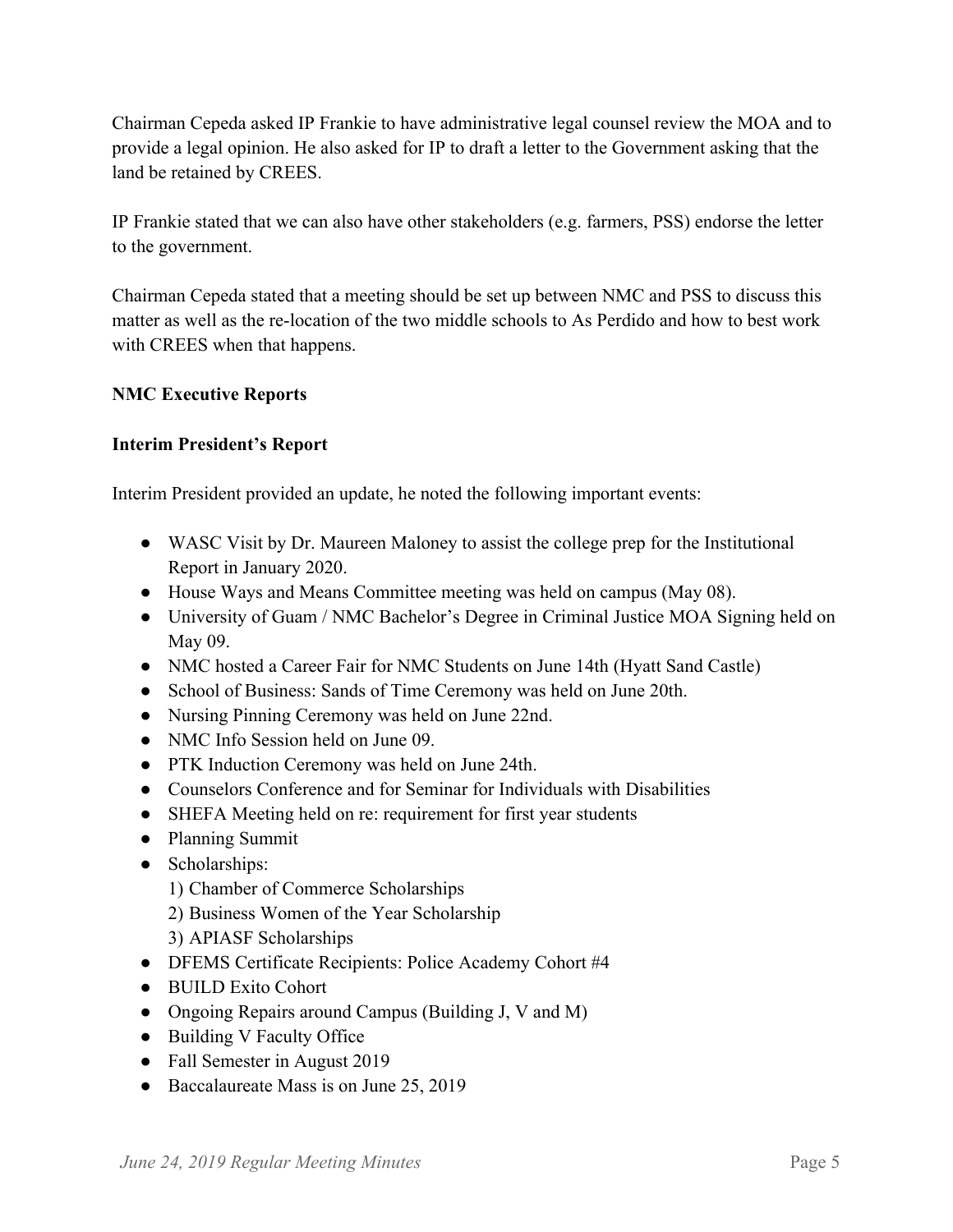• Commencement 2019 on June 29, 2019

# **FY 2020 Appropriations Budget Request**

The FY 2020 Budget Request is attached.

# **NMC Tuition and Fee Structure**

Comparison of tuition fees nationally, NMC is low at an average. The college will come back with a proposal.

# **Legislative Update**

Frankie M. Eliptico, NMC Interim President (handout circulated).

# **CFO Financial Report**

Andrew Reese, Chief Financial Officer provided an update. He noted some financial highlights.

FY 19 NMC Projected Personnel Cost (includes austerity measures):

- Personnel Costs: \$6.48 Million (includes CWAP)
- Appropriations Budget: \$5.274 Million divided equally every month (\$439k every month or split in two weeks).
- OMB Projection: \$4.3 Million
- Legislature Projection: \$4.4 Million

Operations Budget:

- Tuition and Fees (Operations Budget): Projection for tuition and fees was \$4.5M for FY19 and NMC is right on target, no need to revise.
- Total Adjunct Faculty and Overload cost is about the same.
- Travel decreased from last year. CFO indicated this was a combination of management endorsing less travel and also the decreased opportunity for travel due to Typhoon Yutu recovery.
- Capital Expenditures are quite high because of the typhoon expenses are listed in this category.
- Utilities are way down because of no power for months.
- Student Expenditures is significantly down because of budget cuts and other extenuating circumstances reducing demand related to the typhoon.

Federal Grant Revenue: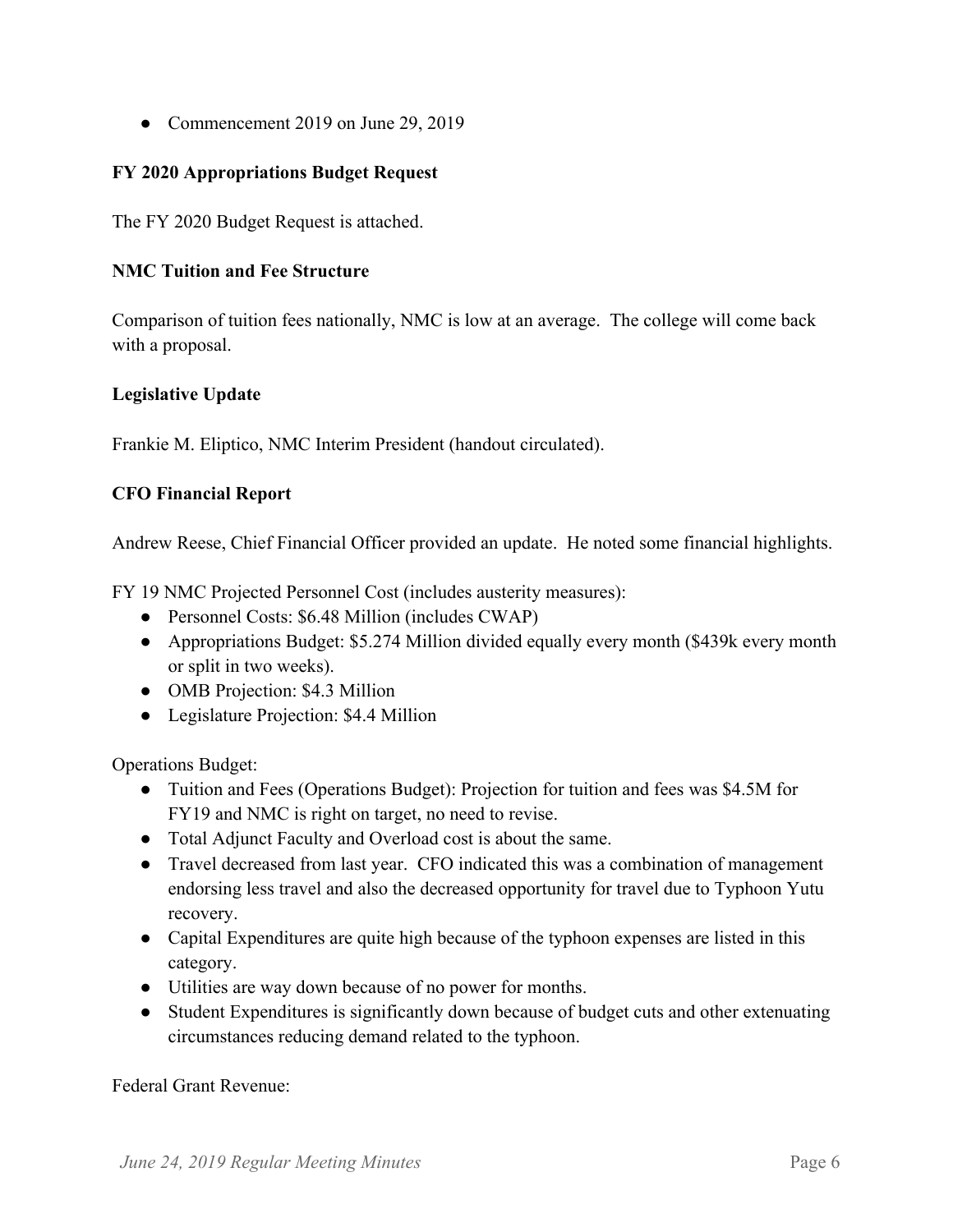- Federal Grants Revenue continues to increase.
- CREES program continues to grow each year and their ability to spend their money is how they continue to grow their program.

Special Account (Department Driven Revenue): Community Projects/Live Stream

Overall, the CFO felt that these topics were relevant to share aside from the Audit and Austerity matters. CFO Reese indicated the college was in good fiscal condition outside of the government's lag in depositing appropriations.

# **Accreditation Update**

Charlotte Cepeda, Accreditation Liaison Officer provided an update and highlighted some important details:

- WASC Visit: Met with the various constituent groups (Faculty, Senate, Board of Regents)
- January 2, 2020 Institutional Report Due.
- March 2020: Off-site conference call
- September 2020 Visit

# **Academic Program Feature:** *Distance Education*

William Hunter, Distance Learning Education Coordinator presented for today's program feature and highlighted the following.

- The Distance Learning Education Office provides support and leadership in the effective use of information technologies in the classroom both physically and through NMC Online to advance the educational mission of Northern Marianas College.
- Three Types of Courses Available NMC Online Moodle: 100% Online; 50/50 Online and In-Class; 100% In-Class Web Enhanced Courses;
- How is NMC Online (MOODLE) used by Instructors and Students?
	- 1. Attendance
	- 2. Assignments:
	- 3. Resources: USDA NIFA DEG
	- 4. Personalized Learning Designer (PLD)
	- 5. Learning Tools Interoperability (LTI)

# **Ms. Polly Masga, New Human Resources Director:**